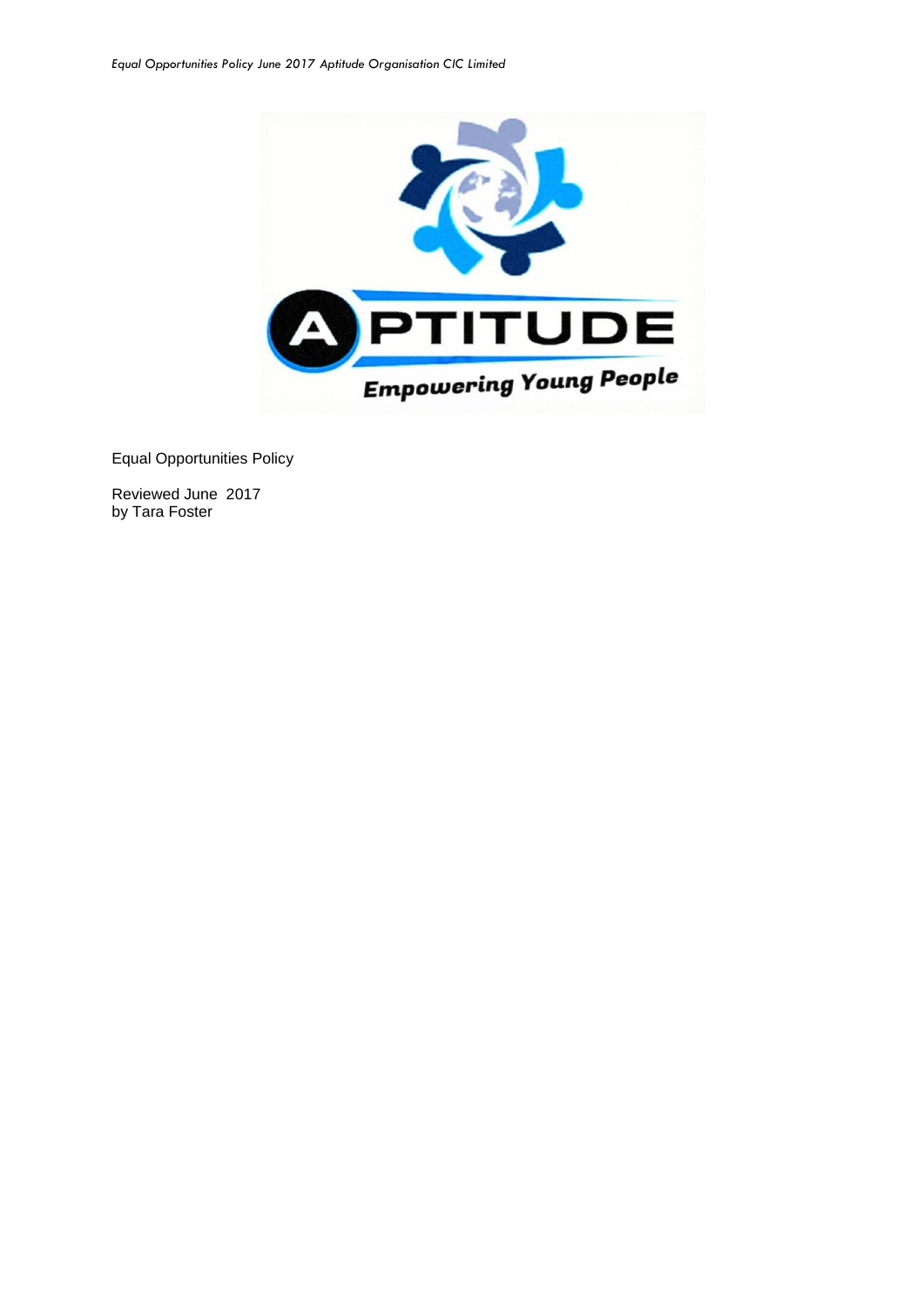## **Aptitude Organisation CIC**

# **EQUALITY POLICY**

## **POLICY STATEMENT**

- 1. Aptitude Organisation CIC Limited recognises that discrimination and victimisation is unacceptable and that it is in the interests of the Company and its employees to utilise the skills of the total workforce. It is the aim of the Company to ensure that no employee or job applicant receives less favourable facilities or treatment (either directly or indirectly) in recruitment or employment on grounds of age, disability, gender / gender reassignment, marriage / civil partnership, pregnancy / maternity, race, religion or belief, sex, or sexual orientation (the **protected characteristics**).
- 2. Our aim is that our workforce will be truly representative of all sections of society and each employee feels respected and able to give of their best.
- 3. We oppose all forms of unlawful and unfair discrimination or victimisation. To that end the purpose of this policy is to provide equality and fairness for all in our employment.
- 4. All employees, whether part-time, full-time or temporary, will be treated fairly and with respect. Selection for employment, promotion, training or any other benefit will be on the basis of aptitude and ability. All employees will be helped and encouraged to develop their full potential and the talents and resources of the workforce will be fully utilised to maximise the efficiency of the organisation.
- 5. Our staff will not discriminate directly or indirectly, or harass customers or clients because of age, disability, gender reassignment, pregnancy and maternity, race, religion or belief, sex, and sexual orientation in the provision of the Company's goods and services.
- 6. This policy and the associated arrangements shall operate in accordance with statutory requirements. In addition, full account will be taken of any guidance or Codes of Practice issued by the Equality and Human Rights Commission, any Government Departments, and any other statutory bodies.

### **OUR COMMITMENT**

- To create an environment in which individual differences and the contributions of all our staff are recognised and valued.
- Every employee is entitled to a working environment that promotes dignity and respect to all. No form of intimidation, bullying or harassment will be tolerated.
- Training, development and progression opportunities are available to all staff.
- To promote equality in the workplace which we believe is good management practice and makes sound business sense.
- We will review all our employment practices and procedures to ensure fairness.
- Breaches of our equality policy will be regarded as misconduct and could lead to disciplinary proceedings.
- This policy is fully supported by senior management and has been agreed with trade unions and/or employee representatives.
- The policy will be monitored and reviewed annually

### **RESPONSIBILITES OF MANAGEMENT**

Responsibility for ensuring the effective implementation and operation of the arrangements will rest with the Chief Executive. Directors / Managers will ensure that they and their staff operate within this policy and arrangements, and that all reasonable and practical steps are taken to avoid discrimination. Each manager will ensure that: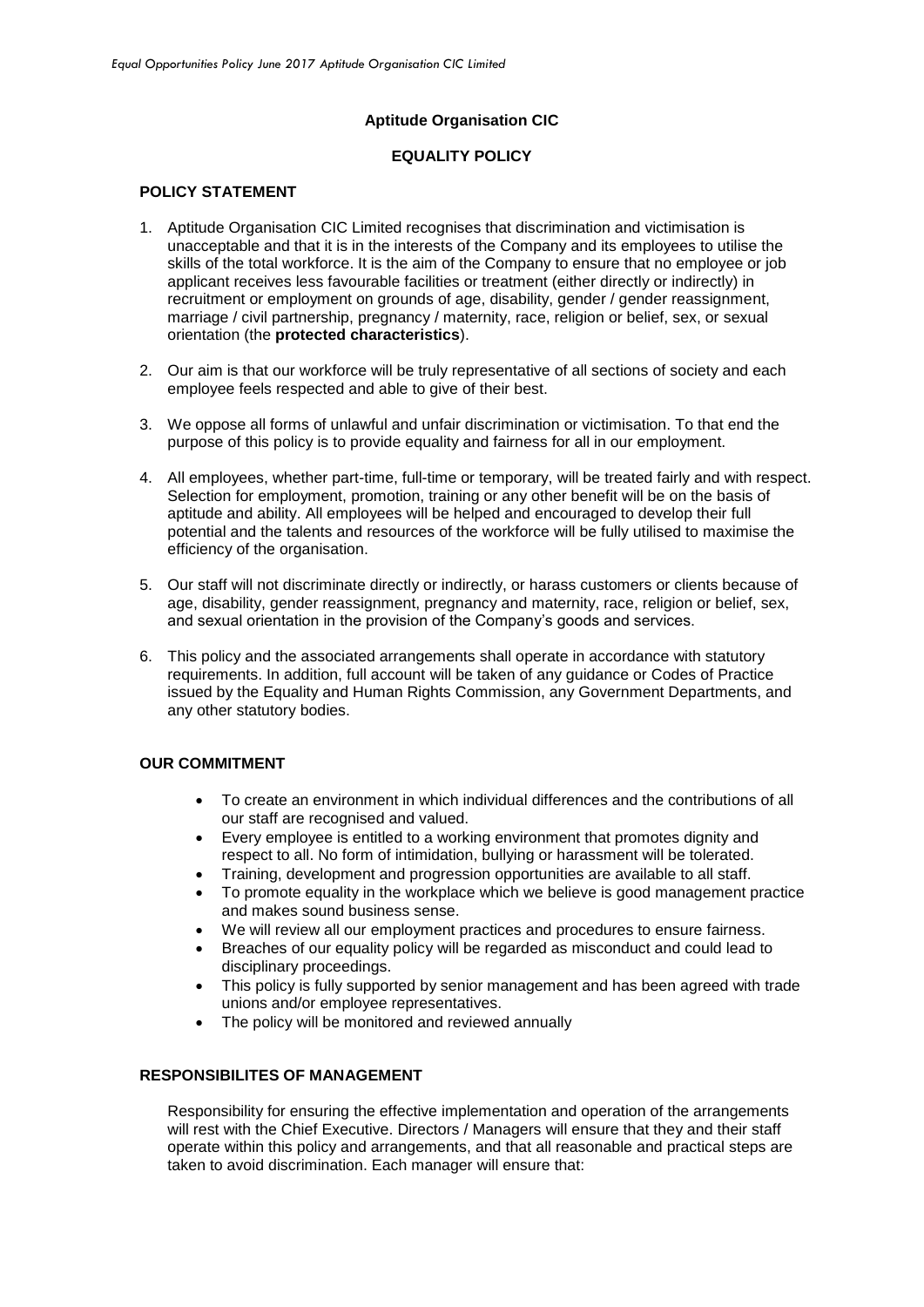- all their staff are aware of the policy and the arrangements, and the reasons for the policy;
- grievances concerning discrimination are dealt with properly, fairly and as quickly as possible;
- proper records are maintained.

Human Resources / Head Office will be responsible for monitoring the operation of the policy in respect of employees and job applicants, including periodic departmental audits.

#### **RESPONSIBILITIES OF STAFF**

Responsibility for ensuring that there is no unlawful discrimination rests with all staff and the attitudes of staff are crucial to the successful operation of fair employment practices. In particular, all members of staff should:

- comply with the policy and arrangements;
- not discriminate in their day to day activities or induce others to do so;
- not victimise, harass or intimidate other staff or groups who have, or are perceived to have one of the protected characteristics.
- ensure no individual is discriminated against or harassed because of their association with another individual who has a protected characteristic.
- inform their manager if they become aware of any discriminatory practice.

### **THIRD PARTIES**

Third-party harassment occurs where a Company employee is harassed, and the harassment is related to a protected characteristic, by third parties such as clients or customers. Aptitude Organisation CIC Limited will not tolerate such actions against it's staff, and the employee concerned should inform their manager / supervisor at once that this has occurred. Aptitude Organisation CIC Limited will fully investigate and take all reasonable steps to ensure such harassment does not happen again.

# **RELATED POLICIES AND ARRANGEMENTS**

All employment policies and arrangements have a bearing on equality of opportunity. The Company policies will be reviewed regularly and any discriminatory elements removed.

## **RIGHTS OF DISABLED PEOPLE**

The Company attaches particular importance to the needs of disabled people.

Under the terms of this policy, directors and managers are required to:

- make reasonable adjustment to maintain the services of an employee who becomes disabled, for example, training, provision of special equipment, reduced working hours. (NB: managers are expected to seek advice on the availability of advice and guidance from external agencies to maintain disabled people in employment);
- include disabled people in training/development programmes;
- give full and proper consideration to disabled people who apply for jobs, having regard to making reasonable adjustments for their particular aptitudes and abilities to allow them to be able to do the job.

### **EQUALITY TRAINING**